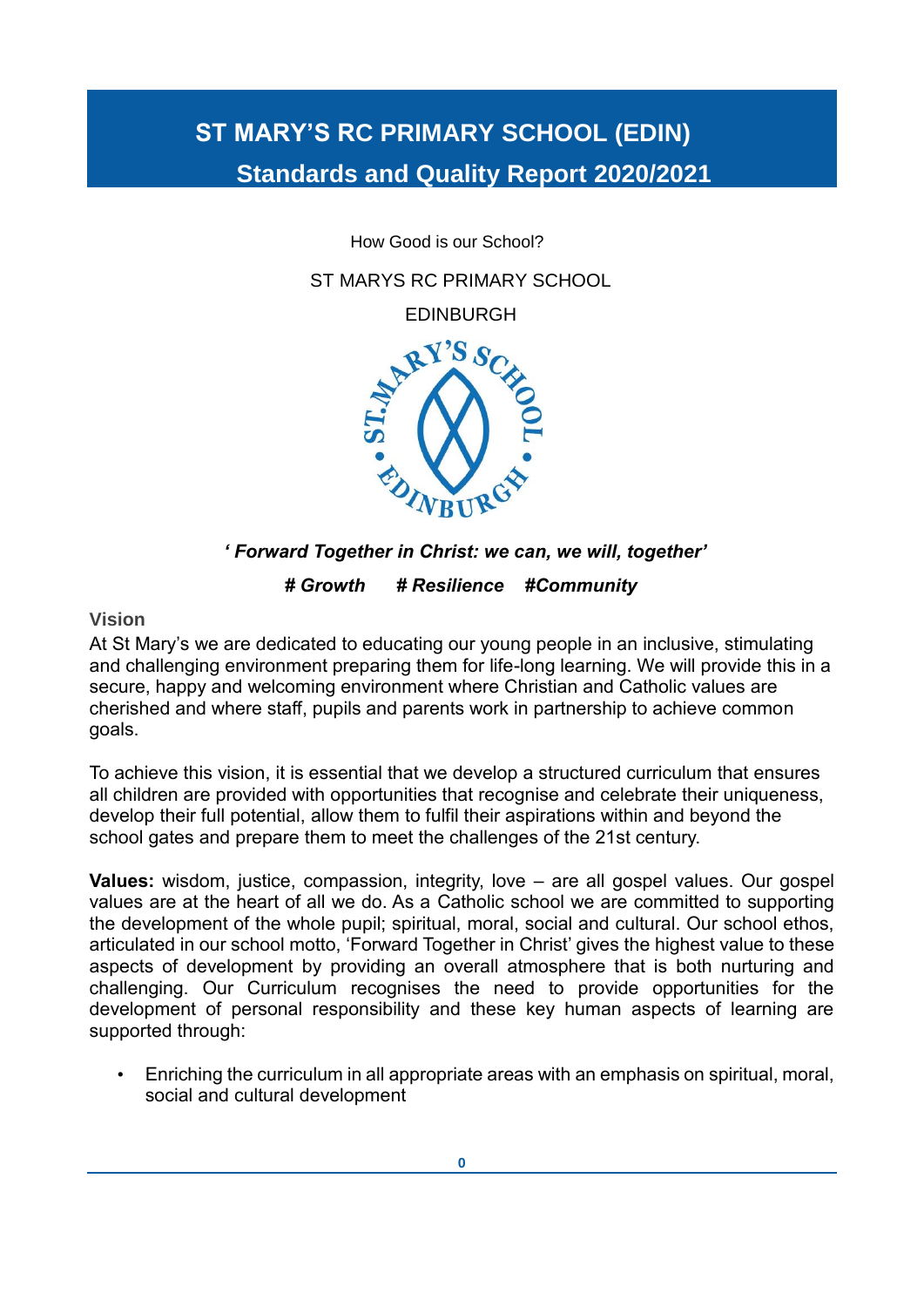- Taking every appropriate opportunity to acknowledge, value and appreciate the various cultures of our pupils and to encourage them to appreciate and value the cultures of others
- Positive/Restorative discipline approaches
- Arranging regular events of the school as a community and using such occasions to encourage and reinforce the values on which the school is based
- Ensuring that staff and adults within the school provide positive role models for pupils
- Having high aspirations for all pupils
- Using a, 'Growth Mindset' approach
- Key emphasis on the acquisition of literacy and numeracy skills

# **Context Of The School**

St Mary's Primary School is a denominational, Roman Catholic School, which serves the area of east central Edinburgh. It was built in 1833. It is situated in a three storey Victorian building. The school has had extensive internal and external works over the past three sessions. The school serves a catchment area of owner occupied and rented accommodation. Pupils attending the school comprise a broad social and cultural mix. Sharing the external parts of the building are an after - school care club and a small playgroup. Both of these are managed and run independently of the school but foster close links with our school community. The main building accommodates 14 classrooms, a gym hall is also used as a dining hall, a library, a playroom, an Art room, a support for learning base and a pupil support assistant base. There is an outdoor garden area at the back of the school and pupils also have access to two large playground areas, one with climbing apparatus and a decking area for younger pupils and the other also with a decking area and a large wet pore play surface.

A new Depute Head teacher was appointed in December 2020. There was an Acting Headteacher in post on Fridays. 2 new P1 teachers were appointed December & January.

## **Name of Setting:St Mary's RC Primary School (Edin)**

**Standards & Quality Report**

## **1.3 Leadership of Change**

- Developing a shared vision, values & aims relevant to the school and its community
- Strategic planning for continuous improvement
- Implementing improvement and change
- Our vision evolves through ongoing reflection and debate across the school and community. We protect time for professional dialogue, collegiate learning and self-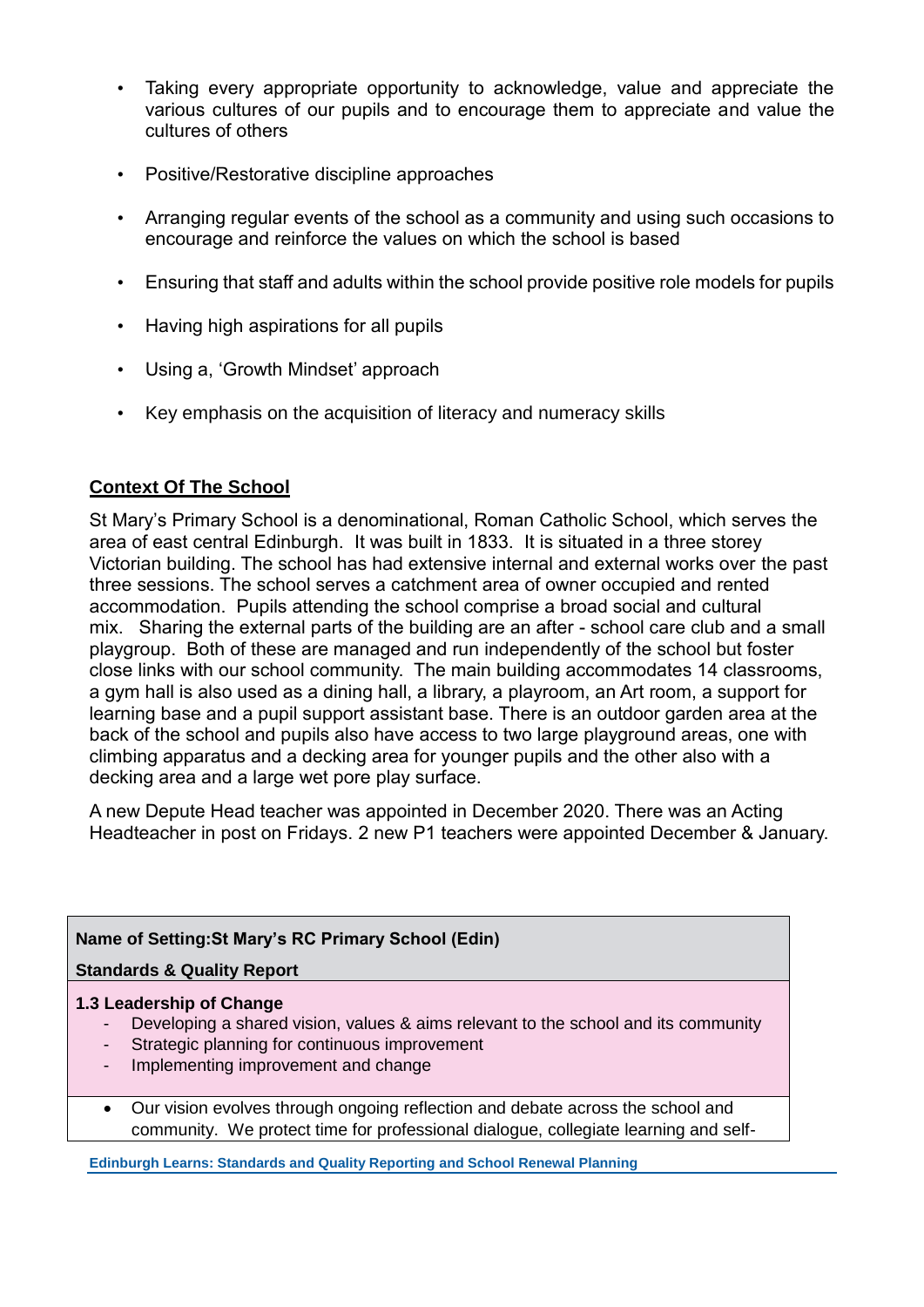evaluation, so that all members of our school community can contribute to our plans for continuous improvement. Staff at all levels take responsibility for implementing change and promoting equality and social justice across all their work.

- Leading change in online teaching was a significant challenge but led to staff improving their digital skills and knowledge of relevant educational apps/digital teaching tools.
- Parents continue to be consulted and there is very good communication between home and school. Parents have been consulted this session on remote learning, 'Equalities', homework and themes for improvement this session which will be included in plans for improvement next session.
- Improving writing has been a priority this year and pupils and staff have started to engage with new PM writing resource to ensure that pupils have an understanding of the different genres of writing and expectations around these. Pupil voice: 'It's helped a lot. At the start, writing tasks didn't really make sense – so this has helped me a lot', 'Helps to understand what to write; title, introduction, characteristics, evaluation', 'I know how to write a description and understand to write it in the present tense.'

#### *Next steps:*

- *Embed new writing resource. Continue to moderate.*
- *Focus pupil groups can articulate understanding of school aims: growth, resilience, community in relation to, 'Equalities' development work started this session.*
- *'Launch' revised, 'Equalities' policy at start of session to ensure all in community understand policy and procedure around anti-bullying and tackling racism.*
- *Continue with plans for Outdoor Learning.*
- *P1 and P2 staff continue to build on good practice in play- based learning.*

#### **2.3 Learning, Teaching and Assessment**

- Learning and Engagement
- Quality of teaching
- Effective use of assessment
- Planning, tracking and monitoring
- Assessments were agreed across the whole school on return from home learning period last session which helped to inform planning, any support required and identifying any gaps in learning. This led to majority of pupils making expected progress in core subjects of numeracy, literacy and health and wellbeing.
- This session we have continued to identify individual pupils and target groups to support, monitor and track progress, with a particular focus at P4 & P6 stages using our, 'Closing the Gap teacher'. Close tracking of pupil progress led to changes in those attending second block of teaching sessions with the closing the gap teacher due to progress made in the first block.
- Engagement in remote learning from Jan-March was high with almost all pupils accessing online learning and the majority submitting work. Feedback from parents was very positive during this period: 'Appreciate adapting to suit parents', 'Engagement and interaction is great', 'Going really well!'. Pupil voice: 'Going well,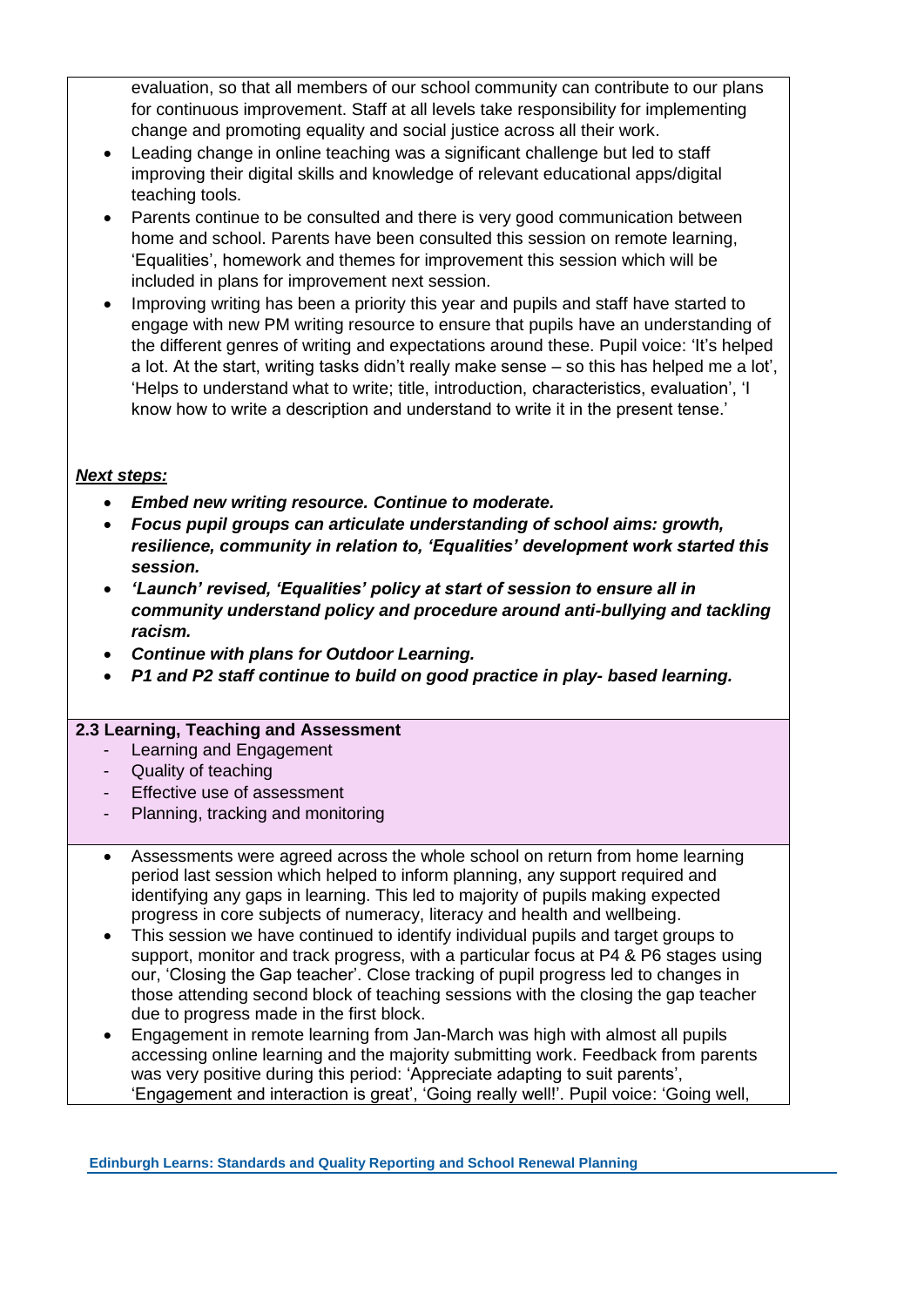way better than before', 'Like being talked through the day', 'More like school this time'.

- '5 Minute Numeracy Boxes' were introduced this session as a result of the success of purchasing, '5 minute Literacy boxes' to support identified children across P1-P2 and some new pupils in P3. This has resulted in P2 pupils who hadn't yet achieved Early Level achieving early level and ensuring that the majority of P1 pupils were on track by the end of P1.
- Colourful semantics introduced this session to support our new EAL pupils across P1- P2 with vocabulary and sentence building has had significant impact in improving language skills.
- SNSA assessments: assessments were planned as per previous year for P7s in December and this session also for P4s in December. This timing allowed for staff to reflect on their judgements of pupils and to plan for teaching of identified areas in subsequent terms. P1s continue to be assessed in May.
- Assessment across curricular areas is consistent, relevant and progressive to each stage. Tracking folders with contents direction is strong and time allocated to share with colleagues.

#### **Next steps:**

- **Continue with focus to improve writing and non - fiction writing in particular, using new resource**
- **Purchase additional, '5 Minute Numeracy Boxes'**
- **Ensure consistency in planning of OL to ensure equity of experience across the school**
- **Proceed with Digital Schools Award programme – staff will engage in CLPL/SCE**
- **Staff will engage in Edinburgh Teacher's Charter programme building on good practice in learning & teaching**
- **P5 staff to engage in CLPL for Numeracy & Maths**
- **Overview of Learning & Teaching policy on Aug in-service particularly to help new staff**
- **Increase pupil responses from Wellbeing survey re feedback: in response to the question asking if teachers talk about how to make work better, 21% replied saying no, with more children responding negatively in P4-6. Look to improve on this %.**

## **3.1 Ensuring Wellbeing, Equity and Inclusion**

- Wellbeing
- Fulfilment of statutory duties
- Inclusion and equality
- SLT and SFL teacher meet regularly to discuss pupils and plan supports /interventions in relation to wellbeing of pupils.
- Pupil Wellbeing Survey: The report indicated there are lots of positives, children enjoy being at school (86%), they are happy with who they are (95%), have good friends (94%) and feel their teacher cares about them (96%).The report also showed that 90% would ask for help if they needed it and that 97% of pupils feel adults treat everyone fairly. Children appear to demonstrate resilience with 93% saying that when they find something hard, they keep trying and 94% saying they learn from their mistakes.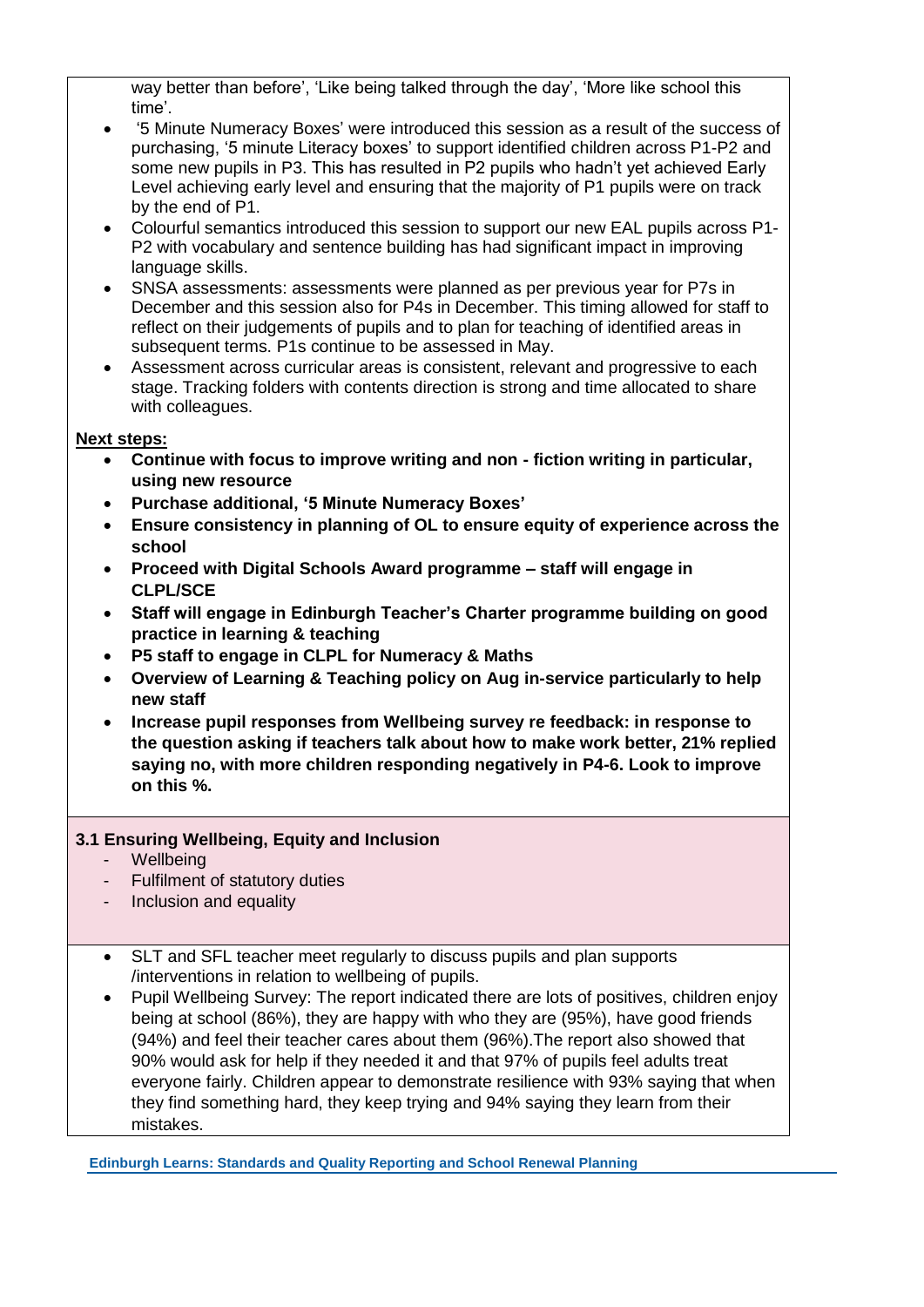- PSA funded through PEF has enabled pupils to be supported in our P2/3 and P5a for identified pupils allowing them to fully access the curriculum.
- Parent & Staff, 'Equalities' working group was established leading to creation of a survey to capture pupil and parent views: 57 responses. Overall a positive picture e.g. majority of responses indicated that school has clear statements on racism, equality, equity & inclusion but about 21 saying don't know re racism in particular – some parents saying children not aware of policies and some saying very aware, children have seen videos, had lessons etc Awards for good citizen 36 say yes there should be, 18 don't know – mixed response re awards most say already awards for good citizenship 40 said yes. What do they learn? Biggest 'don't knows were in relation to knowing if there were diverse materials and do they learn about non - white British /Scottish history – what should they learn? Varied responses – music, sport featured a lot. Only vocabulary with 'no' responses for understanding were for intersectionality and white passing. Majority of parents confident to talk to their children – why am I different, why are people still racist?
- Staff really know pupils and their home circumstances and support has been put in place to help families who may have struggled during lockdowns, including issuing devices, phone calls to parents/carers, hub provision, differentiated work for pupils etc. Pastoral care is excellent and all staff involved with this. Soft starts have been particularly effective with staggered start times and helping pupils with social skills as they returned after lockdowns. Play based and active approaches particularly in early years have really helped with transition back to the school building.

*Supply Cover was bought in again this session to cover the Principal Teacher for time out of class to support identified learners. '*The putty helps and it helps to chat to Miss Fallon.' 'It is very good for ….to have someone to talk to, to have a voice and a sense of agency about what happens to him at school'. 'What an amazing school that we will miss so very much' 'It's good that he has a safe space to talk about the week he's had. He says it cheers him up'.

#### **Next Steps:**

- *Agree with parent working group next steps from survey.*
- *Continue to improve provision of 'diversity' in library- books about different ethnicities, fact and fiction*
- *Discuss current nurture practices at beg of new session & continue to prepare for re-accreditation of Nurturing Schools Award*
- **In P5-P7 children were less likely to talk to an adult if they were upset. 25% of pupils say they keep their feelings to themselves- with proportionately higher amounts of children saying this in P4. Focus on these stages next session.**
- **Continue to track pupils using SIMD index and allocate resources and support**
- **Whole school ASD training**

#### **3.2 Securing Children's Progress**

- Attainment in literacy and numeracy
- Attainment over time
- Overall quality of learners' achievement
- Equity for all learners
- SIMD information is closely analysed and acted upon in discussions between SLT and class teachers. Appropriate and relevant support is allocated where necessary. (*see PEF Tracker*).
- We issued 35 devices to families and 4 Mi-Fi units for those who requested support and also provided stationery and paper - based materials if requested. SLT made 'check-in' phone calls leading to supports arranged if needed.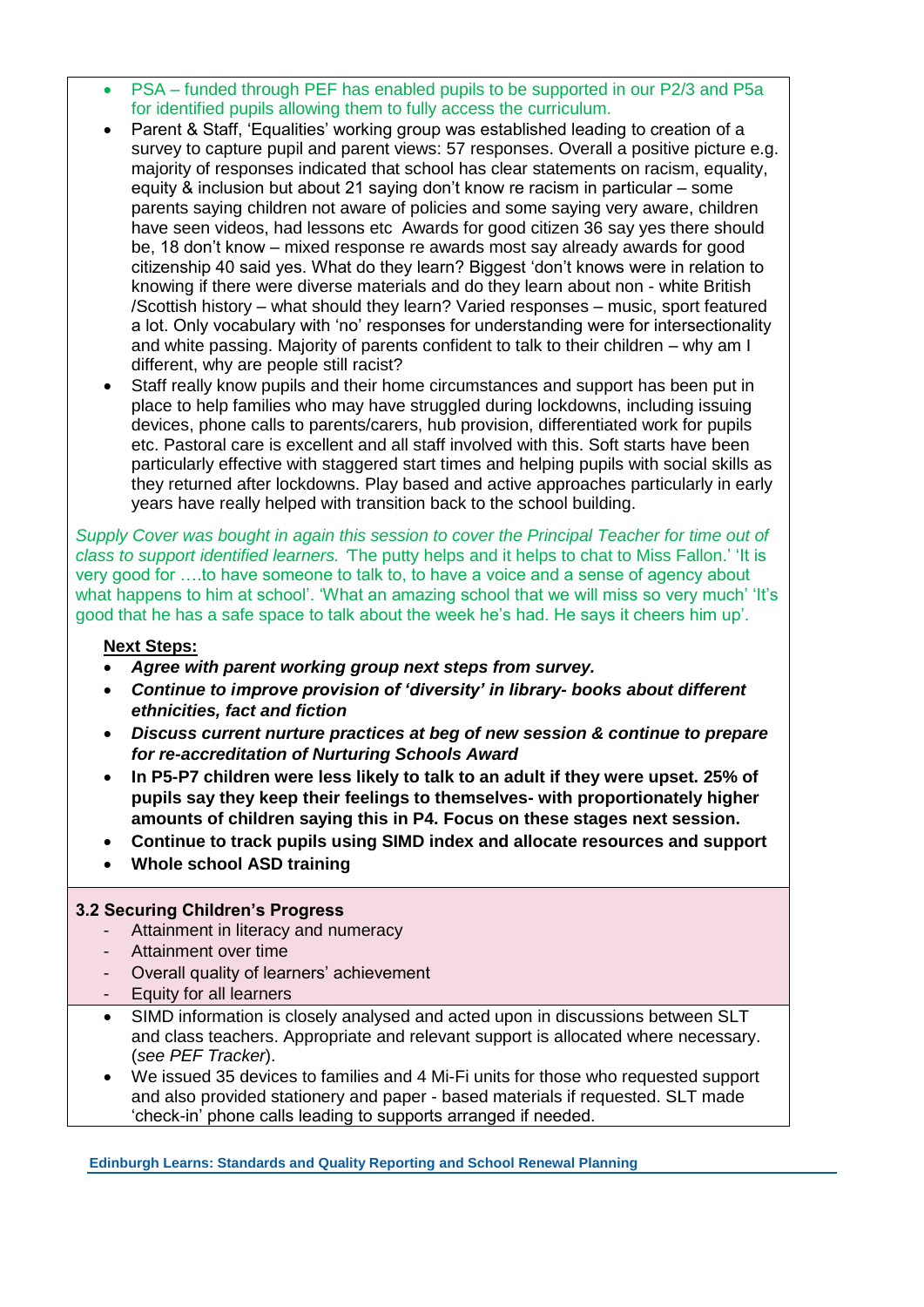- SLT and SFL teacher meet regularly to discuss pupils and plan supports / interventions.
- Our moderation activity ensures all have a shared understanding re pupil achievement of a level – focus areas this year in listening & talking and writing.
- Agreed end of year assessments for spelling, writing, listening & talking and maths has ensured staff and parents understand where the children are in their learning and what they need to do next to improve. This will also ensure continuity into next session in particular.
- Our PEF continues to allow us to release one of our pupil support assistants to develop the library and engage pupils in reading for enjoyment. A 'Click & Collect' service for P4 – P7 was established due to Covid restrictions. Pick lists for pupils to access on class i-pads were created according to AR book level and requests submitted to library and books then delivered to class. Over the school year we have been able to adapt this to be more pupil centred whilst still adhering to guidance/bubbles etc. World Book Day packs for all the classes were made up and included resources so the pupils could take part in activities and join the WBD celebrations online. These were collected by majority of pupils and they received their voucher to claim the free book.
- Library Channel was set up during Lockdown 2 on Teams for general book/library chat and queries. This has been kept open as the pupils have enjoyed leaving reviews and recommendations for each other to read and also suggestions for new titles for the library. Classes P4-P7 now have monitors who visit 2x per week at allocated times. Monitors are now fully responsible for returns/request search/book issue and delivery to their class. This has improved their knowledge of the library stock/genre & classification as well as IT skills and use of the Library Management System (pre Covid pupils could self - issue and it was noticeable that these skills were becoming 'rusty' the longer they were unable to access the library) monitors are encouraged to rotate role to allow all to have a chance to visit. Book boxes in P2/3 & P3 with AR level books suitable to pupils' levels were issued into classes. To begin with these were changed at half term and then following that every 2/3 weeks with more pupil input re- selection.

New books purchased in November with PFC funding and also a number of donations of nearly new popular reads from parents boosted stock to allow better circulation and enable borrowing to increase to 2 titles each whilst still quarantining for 72 hours.

• *i. Loans by Gender* Over all loans for the period, 2204 (p4-7) Slightly higher for girls borrowing

## • *ii.Loans by Fiction/Non-Fiction*

88% Fiction 12% Non-fiction pupils preferring/selecting Fiction through Click & Collect borrowing, could be due to choosing from list rather than in person. Pupils in library are often assisted to find Non-fiction books of interest.

#### • *iii. Loans by Year Group*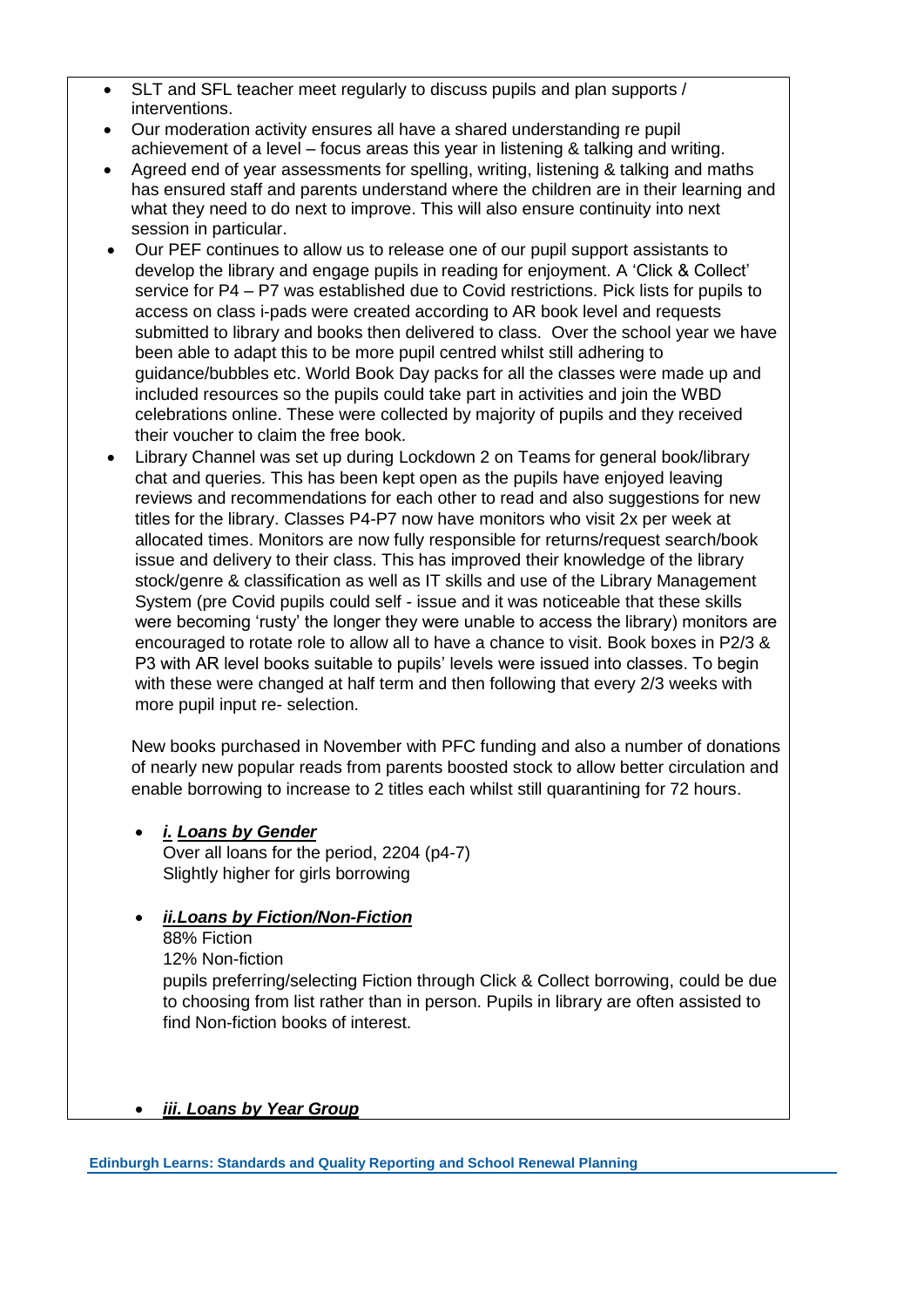class sizes and slower book turnaround due to more complex/longer novels being read will mean less loans over the period for the upper school classes

## • *iv. Loans by Month*

Beginning with part month in August, building to regular use and then very low loans over Jan/Feb with only Hub school children borrowing during Lockdown 2. Increasing again when school re opened fully.

## • *v. Overall Catalogue Breakdown*

81% Fiction 19% Non-fiction Link to above with reduced Non-fiction borrowing. We need to add to Non -fiction section. Pupils want to borrow AR levelled books and many of our Non- fiction titles are not AR.

## • *vi. Catalogue Breakdown Non-fiction*

Half of all Non-fiction Natural Sciences. Animals and Nature are the most popular category with pupils and we purchased a number of new titles at pupils request here. Followed by Arts, Technology and History.

## **Attainment in Literacy & Numeracy: June 2021**

| <b>P1:</b> R:87.5% W:85.4% |         | L&T:87.5%         | N&M:87.5% |
|----------------------------|---------|-------------------|-----------|
| <b>P4:</b> R:90%           | W:83.3% | L&T:91.7% N&M:85% |           |
| <b>P7:</b> R:79% W:83%     |         | L&T:83%           | N&M:86%   |

## **Interventions: Support for Learning:**

In P3 43% of children receiving intervention no longer require support from SfL

In P4 36% of children requiring no longer require support from SfL

In P5 17% of children receiving intervention no longer require support from SfL

## *P2 & P5 stages will be a focus for support in Numeracy and Writing next session.*

## **Next Steps:**

- *Review attendance procedures in light of authority revised policy ensure all staff are aware re any changes*
- **Continue to track pupils using SIMD index and allocate resources and support**
- *Boost library stock in other categories. Possible order from Brown's books as the books are AR levelled so suitable stock could be added*
- *Continue to focus on writing across the school using PM resource*
- *Purchase additional, ''5 Minute Numeracy Box' sets*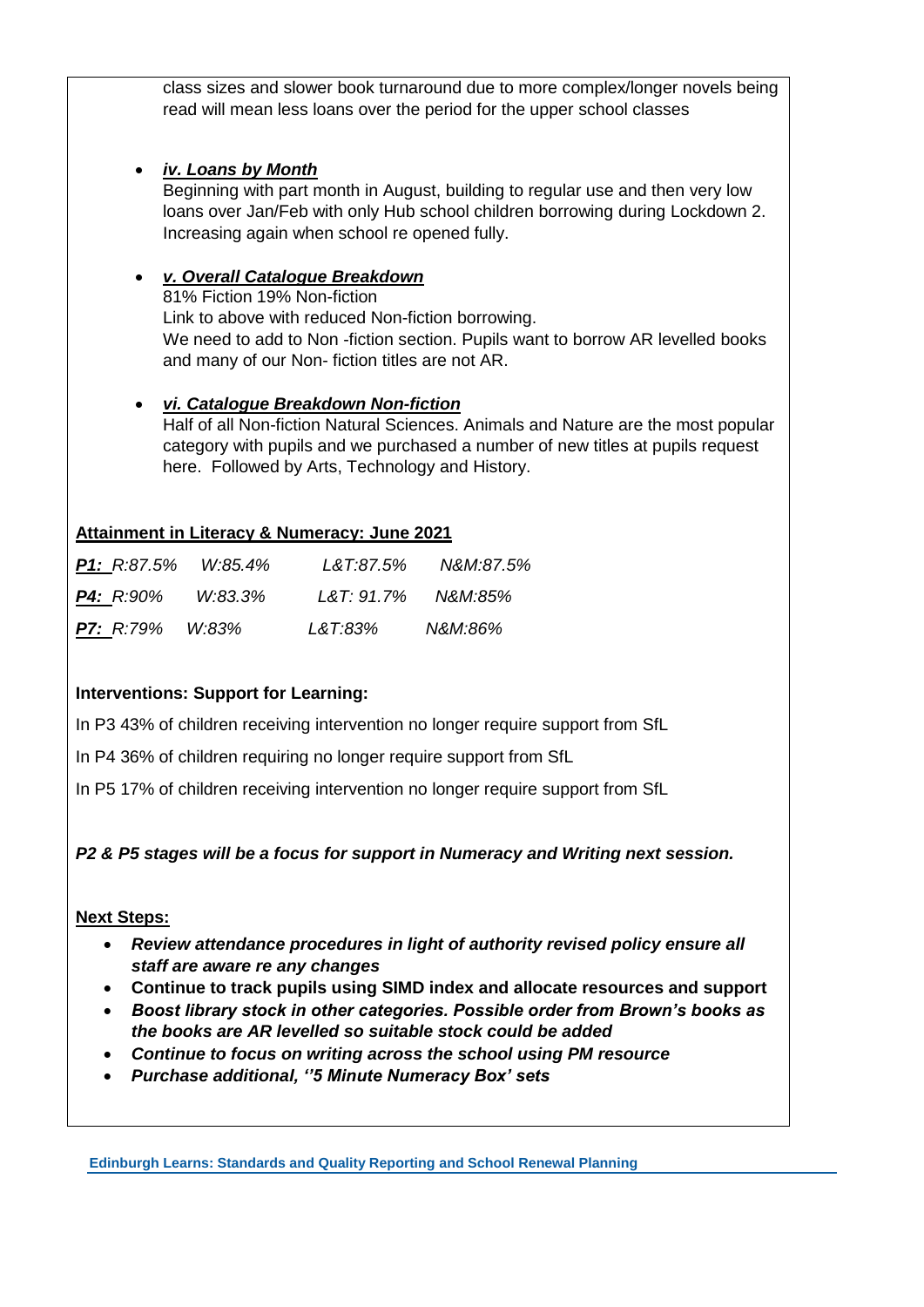| <b>Quality Indicator Grades</b>                       | <b>School</b> | <b>Nursery</b> | <b>HMI/Care</b><br><b>Inspectorate</b> |
|-------------------------------------------------------|---------------|----------------|----------------------------------------|
| <b>Leadership of Change</b>                           | 4             |                |                                        |
| <b>Learning, Teaching &amp; Assessment</b>            | 4             |                |                                        |
| <b>Wellbeing, Equality &amp; Inclusion</b>            | 5             |                |                                        |
| <b>Raising Attainment &amp;</b><br><b>Achievement</b> | 4             |                |                                        |
|                                                       |               |                |                                        |

#### **Edinburgh Learns: Standards and Quality Reporting and School Renewal Planning**

ı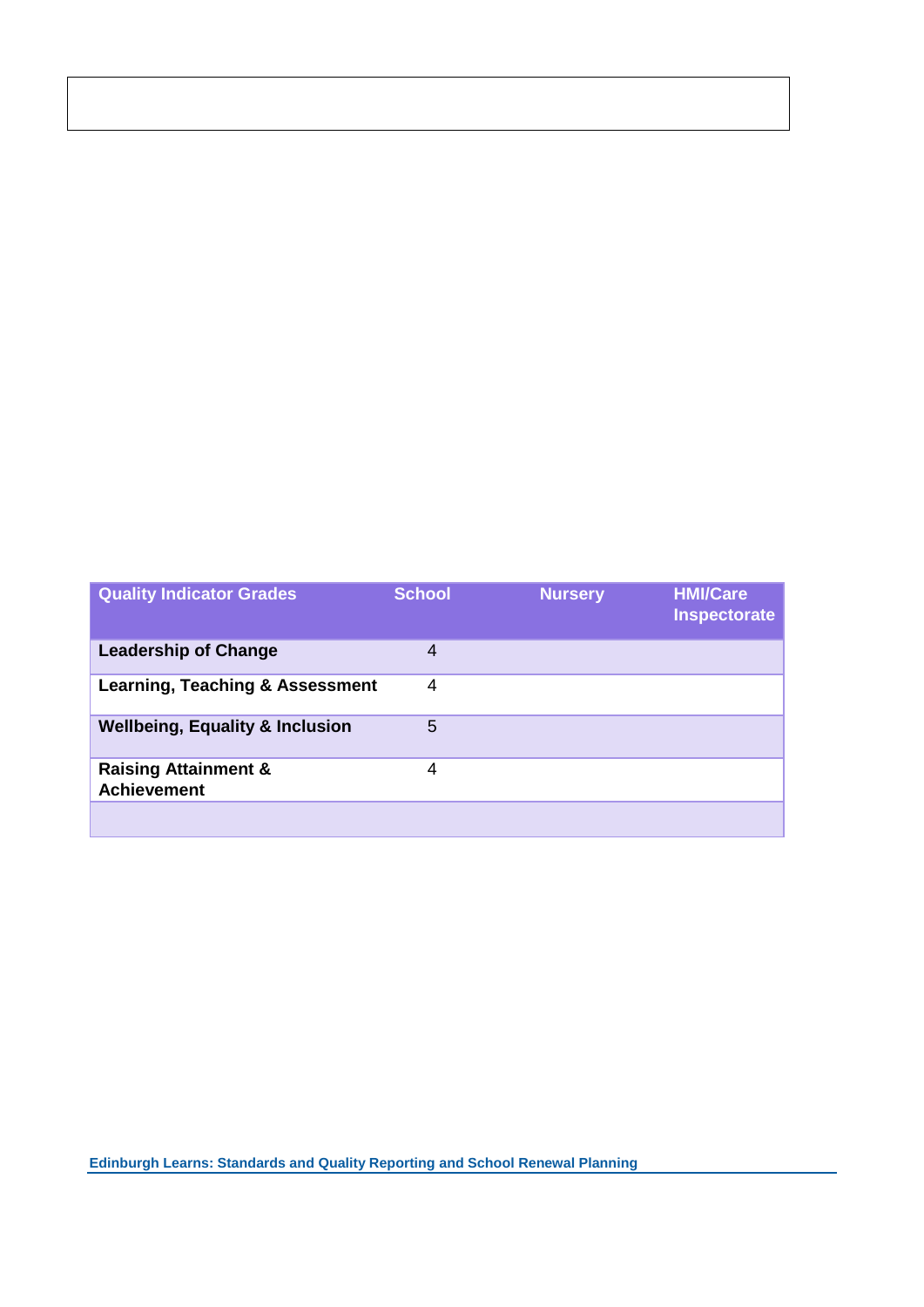# **Equity and Best Value**

#### **Pupil Equity Fund**

- o What were the approaches taken pre-lockdown to improve outcomes for targeted children?
- o What impact did you record?
- o What does your needs analysis conclude about addressing inequality for Session 21/22?

#### **2020-21:**

- Parent Forum Council Equity Fund in place to enable all learners to benefit from school excursions/school materials if needed
- Snacks available for children who do not have any
- Bringing 'fancy' toys and electrical gadgets into school is dissuaded.

#### **Use of resources including digital resources, and equity of access**

- In all classes, learners are provided with pencils, jotters, paper and colouring materials.
- 1:1 iPads are in place in P7 where each learner is given the use of an iPad for their P7 year. iPads are also available in all other classes and these can be accessed by all learners in each class.
- $\circ$  Financial assistance was offered to parents who were unable to afford, 'Epic day'
- o Supply cover for PT to provide pastoral support for identified pupils
- o Supply PSA bought in to enable other PSA to be placed in library to continue development work

#### *Addressing inequality for session 21/22:*

*Need to ensure all can access AR/school library. School issued 35 devices to families during lockdown with some keeping in place in the home on return to school. Anticipate more request may come next session. Some indication that parents need signposting to financial supports/wellbeing support – appointment of a pupil support worker to help support identified pupils and families.*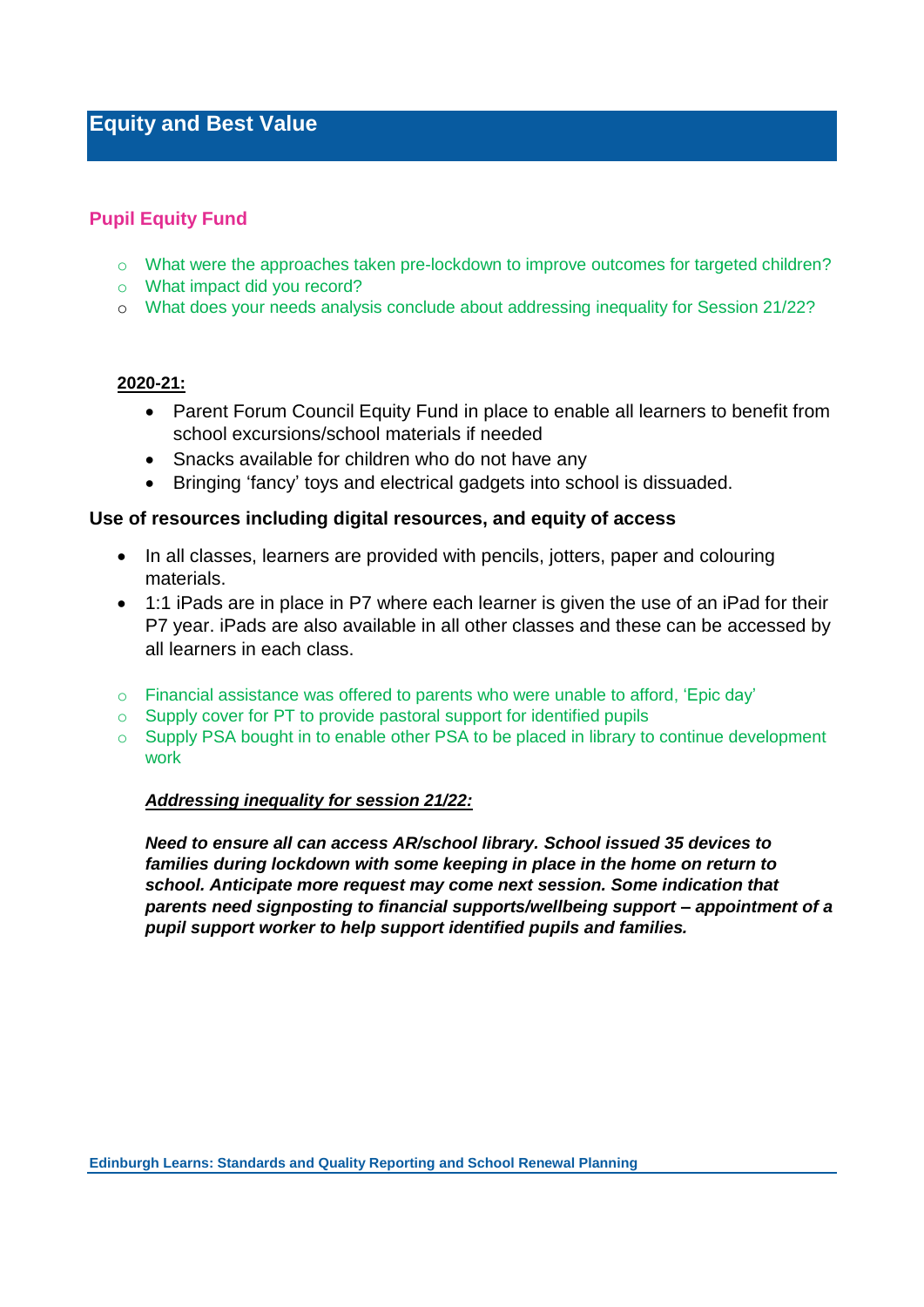## *FOR SESSION 2020-21, THE PUPIL EQUITY FUND HAS TOTALLED £56,285*

#### *THIS INCLUDED A CARRY-FROWARD OF £26,591 FROM THE PREVIOUS SESSION(S) OF WHICH £27,086 HAS NOW BEEN SPENT.*

*THERE IS A CURRENT CARRY-FORWARD OF £29,200 TO SESSION 2021-22.*

*THIS SPEND IS DEEMED EXCEPTIONAL AND THE PLANS FOR THIS SPEND ARE OUTLINED IN THE SCHOOL RENEWAL PLAN FOR 2021-22*